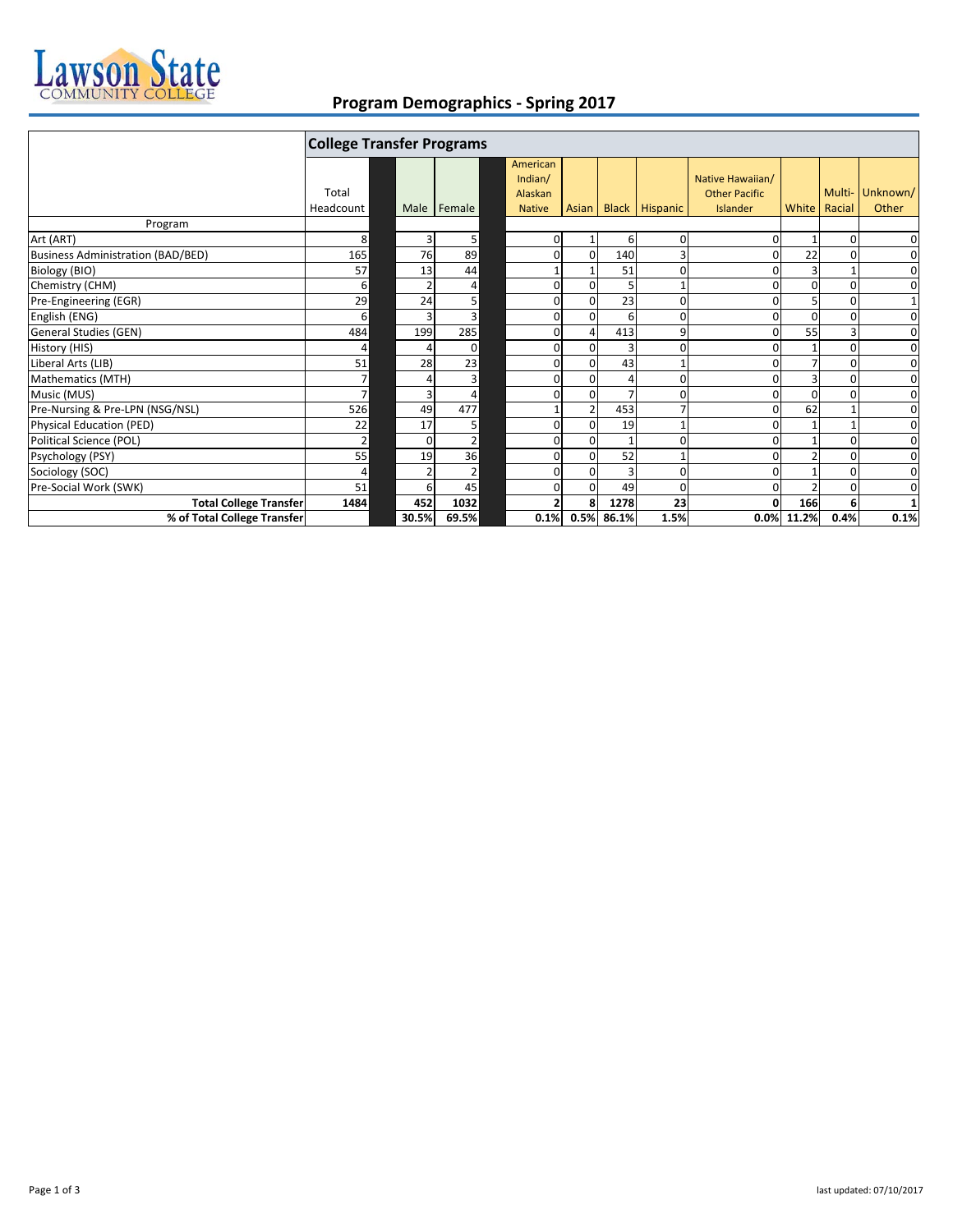

## **Program Demographics ‐ Spring 2017**

|                                                  | <b>Career Technical Programs</b> |                |                         |                         |                  |                         |                         |                      |                 |                |                |
|--------------------------------------------------|----------------------------------|----------------|-------------------------|-------------------------|------------------|-------------------------|-------------------------|----------------------|-----------------|----------------|----------------|
|                                                  |                                  |                |                         | American                |                  |                         |                         |                      |                 |                |                |
|                                                  |                                  |                |                         | Indian/                 |                  |                         |                         | Native Hawaiian/     |                 |                |                |
|                                                  | Total                            |                |                         | Alaskan                 |                  |                         |                         | <b>Other Pacific</b> |                 |                | Multi-Unknown/ |
|                                                  | Headcount                        | Male           | Female                  | <b>Native</b>           | Asian            | <b>Black</b>            | Hispanic                | Islander             | White           | Racial         | Other          |
| Autobody Repair (ABR)                            | 49                               | 47             | $\overline{2}$          | $\mathbf{1}$            | $\mathbf 0$      | 41                      | $\overline{2}$          | $\overline{0}$       | 5               | $\mathbf{0}$   | $\mathbf 0$    |
| Air Conditioning/Refrigeration (ACR)             | 89                               | 88             | $\mathbf{1}$            | $\mathbf 0$             | $\overline{2}$   | 60                      | $\mathbf{1}$            | $\Omega$             | $\overline{26}$ | $\Omega$       | $\mathbf 0$    |
| Accounting (ACT)                                 | 22                               | 9              | 13                      | $\mathbf 0$             | $\mathbf 0$      | 20                      | $\mathbf 0$             | $\overline{0}$       | $\overline{2}$  | 0              | $\mathbf 0$    |
| <b>AOT Programs (AOT)</b>                        | 42                               | 30             | 12                      | $\mathbf 0$             | $\mathbf 0$      | 30                      | $\mathbf 0$             | $\overline{0}$       | 11              | $1\,$          | $\mathbf 0$    |
| Automotive Technology - GM ASEP (ASE)            | 16                               | 15             | $\mathbf 1$             | $\mathbf 0$             | $\mathbf 0$      | $\Delta$                | $\overline{2}$          | $\overline{0}$       | 10              | $\mathbf 0$    | $\mathbf 0$    |
| Automotive Technology - Ford Asset (ASF)         | 21                               | 21             | $\mathbf 0$             | $\mathbf 0$             | $\mathbf 0$      | $\overline{4}$          | $\mathbf{1}$            | $\Omega$             | 15              | $\mathbf 1$    | $\mathbf 0$    |
| Automotive Technology - Toyota T-Ten (AST)       | $\overline{17}$                  | 15             | $\overline{\mathbf{c}}$ | $\mathbf 0$             | $\mathbf 1$      | $\overline{\mathbf{3}}$ | $\overline{\mathbf{c}}$ | $\mathbf{0}$         | 11              | $\pmb{0}$      | $\mathbf 0$    |
| Automotive Mechanics (AUM)                       | 44                               | 41             | 3                       | $\mathbf 0$             | $\mathbf 0$      | 27                      | 5                       | $1\overline{ }$      | 11              | $\Omega$       | $\mathbf 0$    |
| Automated Manufacturing (AUT)                    | 23                               | 21             | $\overline{2}$          | $\mathbf 0$             | $\mathbf 1$      | $\overline{15}$         | $\mathbf 0$             | $\Omega$             | $\overline{7}$  | $\pmb{0}$      | $\mathbf 0$    |
| Barbering (BAR)                                  | 21                               | 17             | $\overline{4}$          | $\mathbf 0$             | $\mathbf 0$      | 20                      | $\mathbf{1}$            | $\overline{0}$       | $\mathbf 0$     | $\mathbf 0$    | $\mathbf 0$    |
| <b>Building Construction (BUC)</b>               | $\overline{20}$                  | 16             | $\overline{4}$          | $\mathbf 0$             | $\mathbf 0$      | 15                      | $\mathbf 0$             | $\Omega$             | $\overline{4}$  | $\mathbf{1}$   | $\mathbf 0$    |
| <b>Business Admin and Management (BUS)</b>       | 45                               | 12             | 33                      | $\mathbf 0$             | $\mathbf 0$      | 41                      | $\mathbf 0$             | $\overline{0}$       | $\overline{4}$  | $\mathbf 0$    | $\mathbf 0$    |
| Commercial Art (CAT)                             | $\overline{36}$                  | 25             | $\overline{11}$         | $\mathbf 0$             | $\mathbf{1}$     | 29                      | $\mathbf{1}$            | $\Omega$             | 5               | $\Omega$       | $\mathbf 0$    |
| Commercial Food Services/Culinary Arts (CFS/CUA) | 55                               | 20             | 35                      | $\mathbf 0$             | $\overline{2}$   | 51                      | $\mathbf 0$             | $\overline{0}$       | $\mathbf 0$     | $\overline{2}$ | $\mathbf 0$    |
| Child Development (CHD)                          | 32                               | $\Omega$       | $\overline{32}$         | $\mathbf{1}$            | $\mathbf 0$      | $\overline{27}$         | $\mathbf{1}$            | $\Omega$             | $\overline{2}$  | $\mathbf 0$    | $\mathbf{1}$   |
| Computer Science-Bus Ed (CIB/CIM/CIS)            | 83                               | 64             | 19                      | $\pmb{0}$               | $\mathbf{1}$     | 61                      | $\mathbf{1}$            | $\Omega$             | 18              | $\overline{2}$ | $\mathbf 0$    |
| Cosmetology (COS)                                | 19                               | $\Omega$       | 19                      | $\mathbf 0$             | $\mathbf 0$      | 18                      | $\mathbf{1}$            | $\Omega$             | $\mathbf 0$     | $\mathbf 0$    | $\mathbf 0$    |
| Criminal Justice (CRJ)                           | 16                               | 6              | 10                      | $\mathbf 0$             | $\mathbf 0$      | $\overline{15}$         | $\mathbf 0$             | $\mathbf{0}$         | $\mathbf 0$     | $\mathbf{1}$   | $\mathbf 0$    |
| Dental Assisting (DAT)                           | 21                               | $\Omega$       | 21                      | $\mathbf 0$             | $\mathbf 0$      | 13                      | $\Omega$                | $\Omega$             | 8               | $\Omega$       | $\Omega$       |
| Drafting (DDT)                                   | 20                               | 14             | 6                       | $\mathbf 0$             | $\mathbf 0$      | 13                      | 0                       | $\overline{0}$       | 6               | $\mathbf 0$    | $\mathbf{1}$   |
| Diesel Mechanics (DEM)                           | 21                               | 21             | $\mathbf 0$             | $\Omega$                | $\Omega$         | 12                      | $\overline{2}$          | $\Omega$             | $\overline{7}$  | $\Omega$       | $\Omega$       |
| Electronics (EET)                                | $\mathbf 1$                      | $\overline{1}$ | 0                       | $\mathbf 0$             | $\boldsymbol{0}$ | $\mathbf{1}$            | $\mathbf 0$             | $\overline{0}$       | $\mathbf 0$     | $\mathbf 0$    | $\mathbf 0$    |
| <b>Emergency Medical Services (EMS)</b>          | $\sf 5$                          | $\overline{a}$ | $\mathbf 1$             | $\mathbf 0$             | $\mathbf 0$      | 5                       | $\mathbf 0$             | $\Omega$             | $\mathbf 0$     | $\Omega$       | $\mathbf 0$    |
| <b>Hospitality Services Management (HSM)</b>     | $\overline{2}$                   | $\overline{1}$ | $\mathbf 1$             | $\mathbf 0$             | $\mathbf 0$      | $\mathbf{1}$            | $\mathbf 0$             | $\overline{0}$       | $\mathbf{1}$    | $\mathbf 0$    | $\mathbf 0$    |
| Industrial Electronics (ILT/ILE)                 | 39                               | 37             | $\overline{2}$          | $\mathbf{1}$            | $\mathbf{1}$     | 22                      | $\mathbf{1}$            | $\Omega$             | 14              | $\mathbf 0$    | $\Omega$       |
| Industrial Maintenance (INT)                     | $\overline{4}$                   | $\overline{a}$ | $\mathbf 0$             | $\mathbf 0$             | $\mathbf 0$      | $\overline{2}$          | $\mathbf 0$             | $\overline{0}$       | $\overline{2}$  | $\mathbf 0$    | $\mathbf 0$    |
| <b>Licensed Practical Nursing (LPN)</b>          | 23                               | $\overline{1}$ | 22                      | $\mathbf 0$             | $\mathbf 0$      | 19                      | $\mathbf 0$             | $\Omega$             | $\overline{4}$  | $\Omega$       | $\mathbf 0$    |
| Legal Secretary (LSC)                            | $\mathbf{1}$                     | $\mathbf 0$    | $\mathbf{1}$            | $\mathbf 0$             | $\mathbf 0$      | $\mathbf{1}$            | $\mathbf 0$             | $\mathbf{0}$         | $\mathbf 0$     | $\mathbf 0$    | $\mathbf 0$    |
| Medical Secretary (MDS)                          | $\overline{31}$                  | $\Omega$       | 31                      | $\mathbf 0$             | $\mathbf 0$      | 28                      | $\mathbf 0$             | $\Omega$             | $\overline{2}$  | $\mathbf{1}$   | $\mathbf 0$    |
| <b>Nursing Assistant (NAS)</b>                   | $\mathsf 3$                      | $\mathbf 0$    | $\overline{3}$          | $\mathbf 0$             | $\mathbf 0$      | $\overline{\mathbf{c}}$ | 0                       | $\overline{0}$       | $\mathbf 1$     | $\pmb{0}$      | $\mathbf 0$    |
| Nursing (NUR)                                    | 99                               | 6              | 93                      | $\mathbf 0$             | $\mathbf 2$      | 76                      | $\overline{2}$          | $\overline{0}$       | 19              | $\mathbf 0$    | $\mathbf 0$    |
| Office Administration (OAD)                      | 23                               | $\overline{1}$ | 22                      | $\mathbf 0$             | $\mathbf 0$      | 16                      | $\Omega$                | $\Omega$             | $\overline{6}$  | $\Omega$       | $\mathbf{1}$   |
| Plumbing (PLB)                                   | 12                               | 10             | $\overline{2}$          | $\mathbf 0$             | $\mathbf 0$      | 11                      | $\mathbf 0$             | $\Omega$             | $\mathbf 1$     | $\mathbf 0$    | $\mathbf 0$    |
| Real Estate (RLS)                                | $\mathbf{1}$                     | $\overline{1}$ | $\mathbf 0$             | $\mathbf 0$             | $\mathbf 0$      | $\mathbf{1}$            | $\mathbf 0$             | $\Omega$             | $\mathbf 0$     | $\Omega$       | $\mathbf 0$    |
| Robotics (ROB)                                   | $\overline{3}$                   | $\overline{3}$ | $\mathbf 0$             | $\mathbf 0$             | $\mathbf 0$      | $\overline{3}$          | $\mathbf 0$             | $\Omega$             | $\mathbf 0$     | $\Omega$       | $\mathbf 0$    |
| Radio/TV Broadcasting (RTV)                      | 14                               | 11             | 3                       | $\mathbf 0$             | $\mathbf 0$      | 12                      | $\mathbf 0$             | $\Omega$             | $\overline{2}$  | $\mathbf 0$    | $\mathbf 0$    |
| Social Work Technician (SWT)                     | $5\overline{)}$                  | $\Omega$       | 5                       | $\mathbf 0$             | $\mathbf 0$      | 5                       | $\mathbf 0$             | $\Omega$             | $\mathbf 0$     | $\mathbf{0}$   | $\mathbf 0$    |
| Welding (WDT)                                    | 57                               | 53             | $\overline{4}$          | $\mathbf 0$             | $\Omega$         | 34                      | $\mathbf{1}$            | $\Omega$             | $\overline{22}$ | $\Omega$       | $\mathbf 0$    |
| <b>Total Career Technical</b>                    | 1035                             | 615            | 420                     | $\overline{\mathbf{3}}$ | 11               | 758                     | 24                      | $\mathbf{1}$         | 226             | 9              | 3              |
| % of Total Career Technical                      |                                  | 59.4%          | 40.6%                   | 0.3%                    | 1.1%             | 73.2%                   | 2.3%                    | 0.1%                 | 21.8%           | 0.9%           | 0.3%           |
|                                                  |                                  |                |                         |                         |                  |                         |                         |                      |                 |                |                |